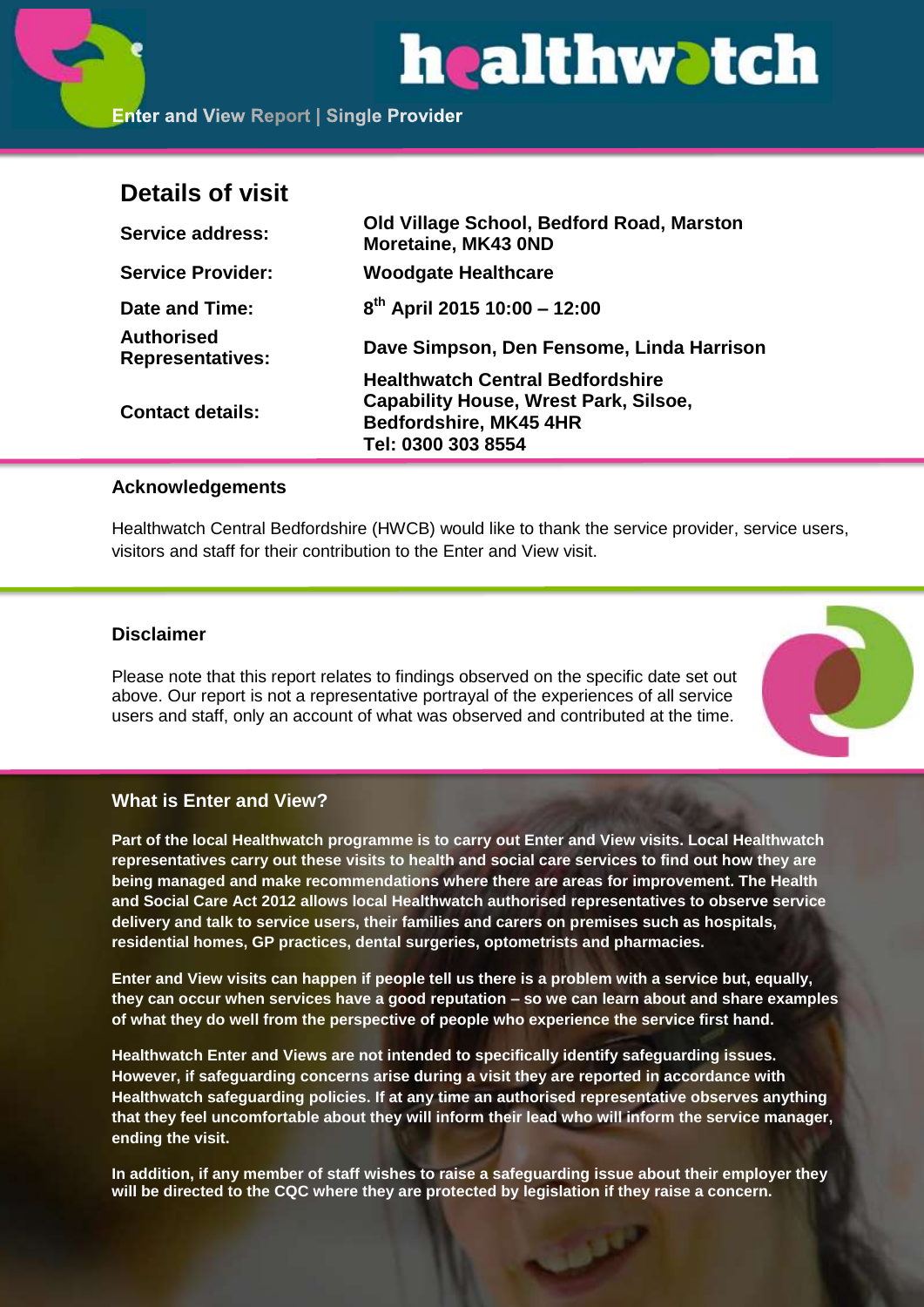# **Purpose of the visit**

- To engage with service users of care homes and understand how dignity is being respected in a care home environment;
- Identify examples of good working practice;
- Observe residents and relatives engaging with the staff and their surroundings;
- Consult with residents, relatives and staff about their experiences of the environment within the home and how care is delivered.

# **Strategic drivers**

- Care Quality Commission dignity and wellbeing strategy
- Care homes are a Local Healthwatch priority

# **Methodology**

# **This was an announced Enter and View Visit.**

On arrival, Healthwatch Central Bedfordshire representatives were met by the Manager, who gave a verbal introduction regarding the home, its history, the number of beds and residents, staff etc. Representatives were also introduced to the owner and her son.

The authorised representatives also approached residents at the care home to informally ask them about their experience of the home. Two family members and several members of staff were also spoken to.

The authorised representatives explained to everyone spoken to why they were there and took notes.

After speaking with the residents, relatives and staff, Healthwatch Central Bedfordshire (HWCB) leaflets were given to the Manager to be displayed in the home to enable residents, family members, friends and staff to contact HWCB at any time.



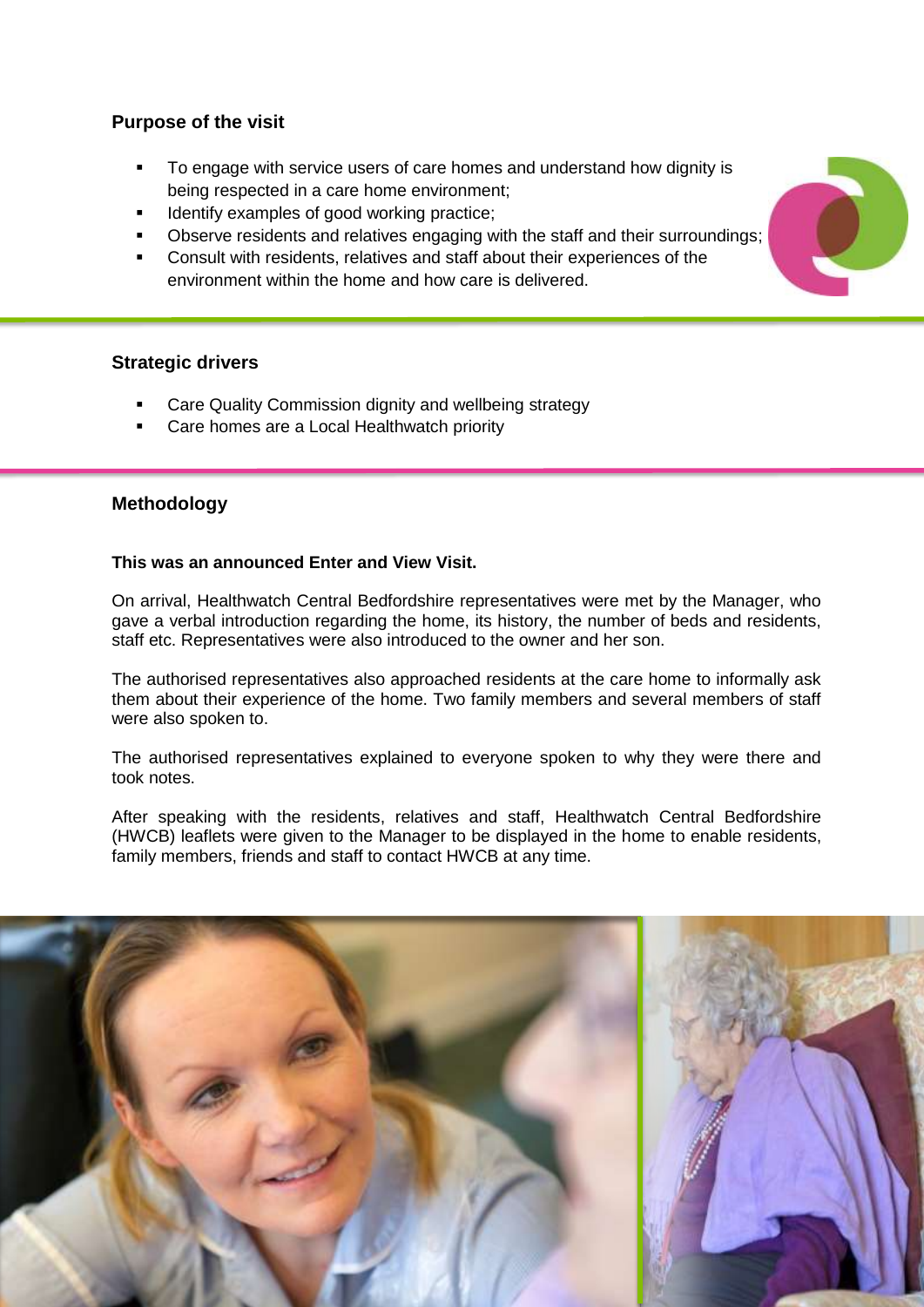# **Summary of findings**

At the time of the visit, the evidence is that the home was operating to a good standard of care with regard to cleanliness, dignity and respect.

- $\triangleright$  As Healthwatch Central Bedfordshire representatives arrived at the home, the Mobile Dental Unit also arrived and was being used during the visit.
- $\triangleright$  On entry, the representatives were asked to sign in and were pleased to see the Healthwatch Central Bedfordshire posters displayed.
- $\triangleright$  The home is a dual-registered Residential and Nursing home which operates in three units:
	- $\circ$  The Old School (the original building) general nursing and palliative care for the elderly.
	- $\circ$  The Woburn young adults with neurological disorders and physical disabilities.
	- o The Knebworth general nursing care, rehabilitation and convalescence for adults from 18 years +.
- $\triangleright$  The home is in regular contact with the British Society for Rehabilitation Medicine and also with the Regional Team at Northwick Park Hospital who visit every six weeks.
- $\triangleright$  Residents seen looked tidy, clean and well cared for, HWCB representatives saw no evidence of dignity not being respected.
- $\triangleright$  The residents spoken to were generally happy with the meals; the menu appeared to be balanced and nutritious and mealtimes were suitable for the residents. Residents could also choose where to take their meals.
- $\triangleright$  HWCB representatives saw clear evidence of social activities, with photographs of previous activities displayed in the home. The residents spoken to were given the option of taking part in organised activities along with their relatives.

The Manager advised representatives that the current capacity of the home is as follows:

- $\geq$  60 beds, with one currently unoccupied.
- $\triangleright$  All rooms are single occupancy with 48 room's en-suite.
- $\triangleright$  A total of 75 members of staff are employed, including 17 nurses, three physiotherapists, 35 carers, two activities coordinators, four administrators, twelve cleaners and two maintenance staff.
- $\triangleright$  The home is currently recruiting two Deputy Managers who will work 'on the floor'.
- $\triangleright$  Catering is contracted out to 'Caterplus' who have a total of eight staff working at the home.
- $\triangleright$  Care categories of residents include those with neurological disorders, physical disabilities, general nursing care, palliative care and the frail elderly (some with dementia).
- $\triangleright$  Residents' ages range from 30 to 103.

# **Results of Visit**

#### **Environment**

On entry, representatives found the environment to be clean, warm, light and airy. The atmosphere was 'neutral' in that there were no apparent smells, good or bad.

The Manager, who had a previous career as an interior designer, came to the home 29 years ago when it was a residential care home for the elderly in The Old Village School. The home subsequently took dual registration and built the extension (Knebworth and Woburn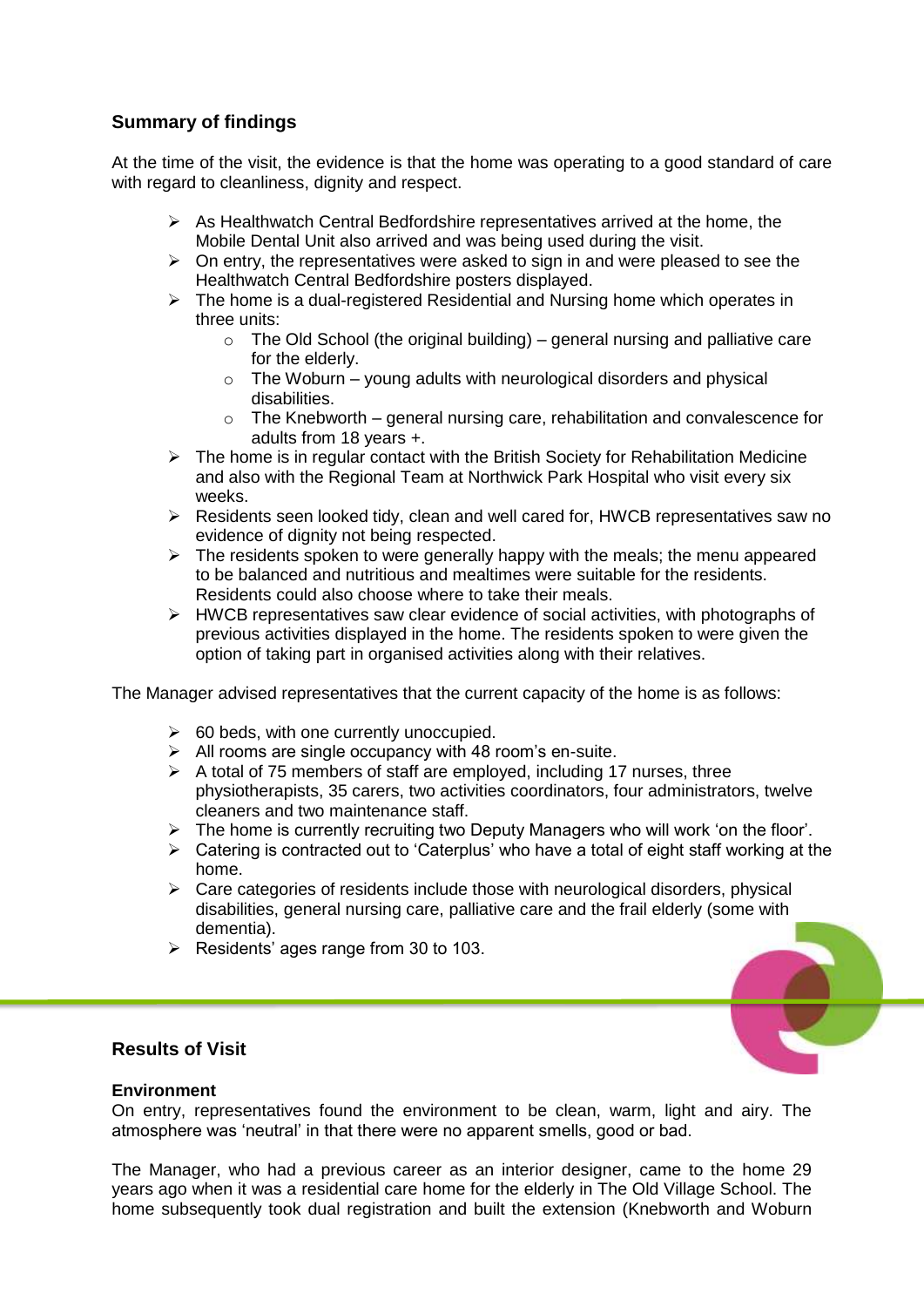units) in which the Manager was able to use her expertise in designing. The units are therefore well planned and tastefully decorated.

There are three lounge/day rooms, one of which contains a caged Cockatiel, a hairdressing room, a sensory room, two laundry rooms, several bathrooms and shower rooms, a First Aid room and a well-equipped physiotherapy room.

There is a large garden area with a patio, a 'secret garden', a fishpond, birdfeeders, raised flower beds and plenty of seating. This is used for garden parties in the warmer weather.

#### **Promotion of Privacy, Dignity and Respect**

All the residents seen at the time of the visit appeared to be well dressed and cared for. Each resident's name is displayed on a notice on the door to their room. Representatives were advised that each resident has a key worker who also works with the family.

HWCB representatives were advised that all bed linen is changed regularly or as necessary. Residents' individual Care Plans are kept in the nurses stations and are available for residents and/or their family to view on request.

Representatives were advised that the home facilitates the following visiting services:

- $\triangleright$  Hairdresser weekly.
- $\triangleright$  Chiropodist six-weekly.
- $\triangleright$  Mobile Dentist six weekly or as required.
- $\triangleright$  Optician as required.
- $\triangleright$  A private aromatherapist also visits the home by arrangement.

#### **Promotion of Independence**

Residents are encouraged to bring their personal possessions, photographs, pictures, ornaments and small pieces of furniture, including televisions, to create familiar surroundings.

The Old Village School does not organise trips out of the home due to the complex medical and nursing needs of residents, however families are encouraged to visit and take their relatives outside of the home as appropriate.

#### **Interaction between Residents and Staff**

HWCB representatives spoke with residents in the communal areas. The residents spoken to stated they were comfortable in the home and quite happy.

Representatives observed staff members engaging with residents and calling them by their first names and were assured that staff respected and cared for the residents.

#### **Residents**

The most important aspects of the home, according to some residents, were feeling warm, safe and secure and the friendliness of staff.

Representatives were advised that most residents are registered with the De Parys Avenue GP practice in Bedford, although some local residents remain registered with their own GPs in Marston or Kempston.

A GP at the De Parys Avenue surgery visits The Old Village School twice weekly on Monday and Thursday who is also in twice-daily telephone contact with the home. Phlebotomy samples are collected on site by the home and the results are swiftly accessed via the GP surgery.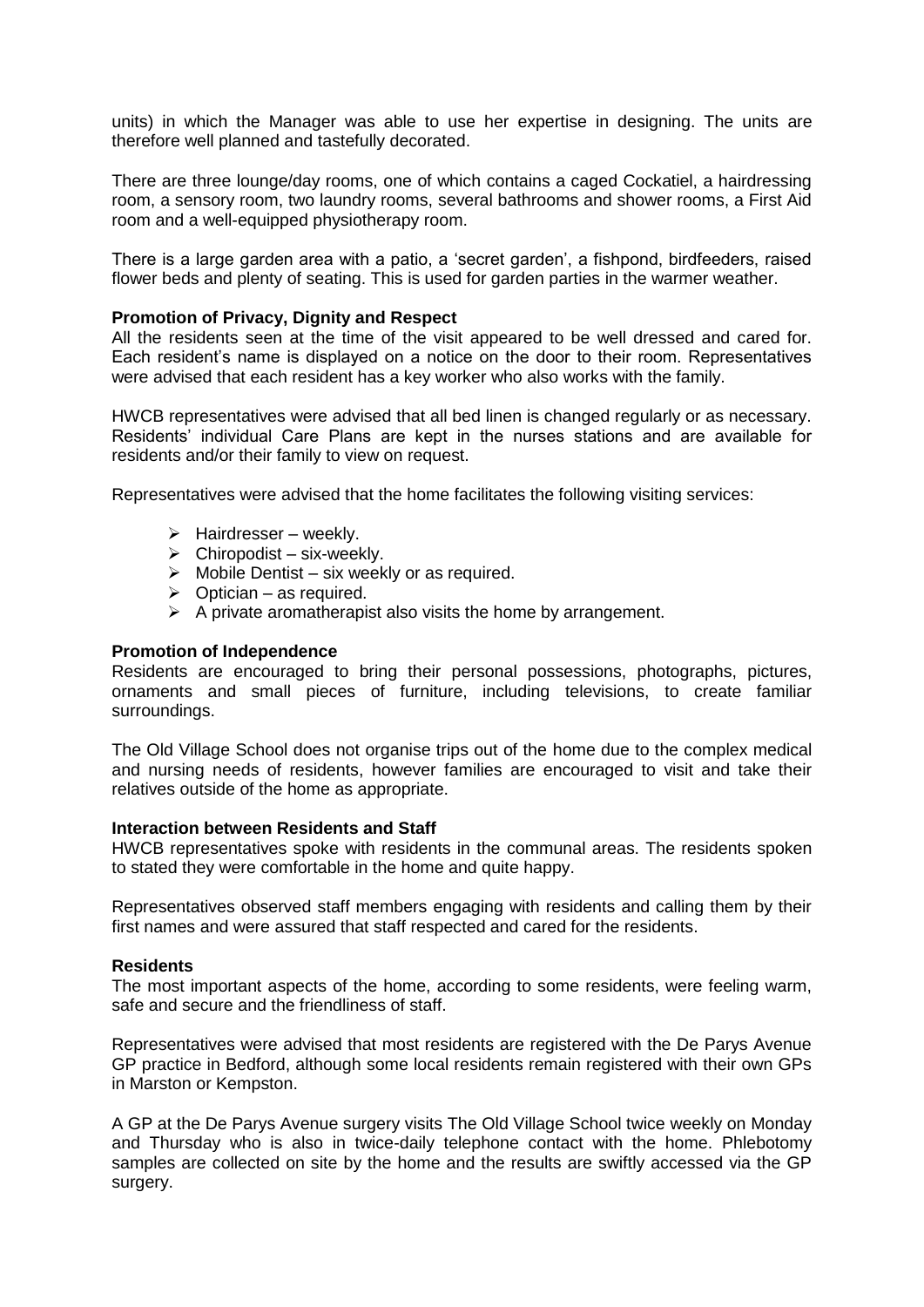Residents' medication is distributed by two fully trained nurses at all times. Representatives were advised that DNRs (Do Not Resuscitate) notices (if appropriate) are kept within each residents Care Plan.

#### **Food**

The food is all freshly prepared on site by staff from Caterplus, whose ethos is to source as much food locally as possible. The Chef Manager explained that there was a total of eight cooks and kitchen assistants employed at the home and that they all underwent regular company training. Representatives did see one such training session taking place during the visit.

The home has a Food First certification; the daily menu is managed on a four week basis and offers a multi-choice selection of meats, fish and vegetarian options. Fortified meals and drinks are available daily. The menus are tailored to the types of residents and there is regular consultation with the dietician.

#### **Recreational Activities/Social Inclusion/Pastoral needs**

As previously mentioned, the home does not facilitate regular 'trips outside' of the home due to the complex nursing needs of many of the residents. However, internal activities include quizzes, flower arranging, music, sensory activities, films and books from the library. Several of the care staff confirmed that they sit and read to the residents.

Visits to the home by local schools and choirs are encouraged and the home hosted a carol concert by children at Christmas.

The local C of E vicar and Methodist minister visit on alternate months to hold services and the Roman Catholic priest attends the home twice per week.

#### **Involvement in Key Decisions**

Representatives were advised that meetings with residents and relatives are not regularly held, however contact is maintained with relatives by the 'open door' policy' operated at the home and by telephone.

#### **Concerns/Complaints Procedure**

The manager, residents, relatives and members of staff all confirmed there is a complaints procedure and there is a complaints box in the reception area.

The manager explained that there were not many complaints as such; rather there were '*small niggles'* which can occur and can be swiftly resolved.

#### **Staff**

All the staff seen and spoken to during the visit were friendly and helpful to the representatives and to the residents they were observed interacting with. All the staff, observed speaking to residents, clearly knew them well, using their first names. The staff appeared to be well trained and representatives were confident the residents were well cared for.

Staff coverage in the units is as follows:

- $\triangleright$  Morning one nurse and five carers
- $\triangleright$  Afternoon one nurse and three carers
- $\triangleright$  Evening one nurse and two carers
- $\triangleright$  Overnight one nurse and one or two carers

Staff training is delivered on site in the staff training room, disciplines include:

- $\triangleright$  Moving & Handling
- $\triangleright$  Adaptation (for overseas staff)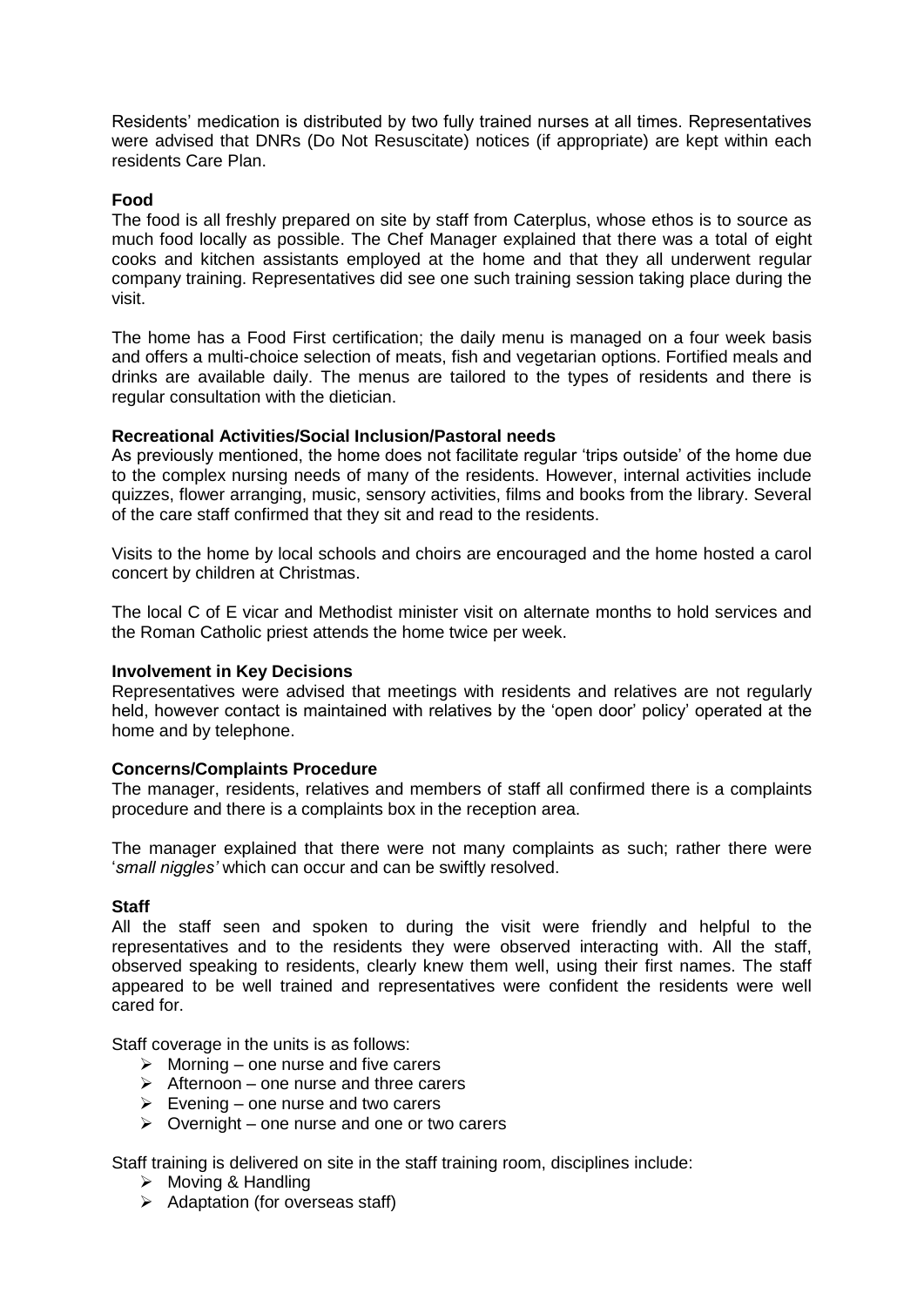- $\triangleright$  CRP
- $\triangleright$  Anaphylaxis
- $\triangleright$  Medication
- $\triangleright$  SOVA

It should be noted that HWCB representatives were advised by the Manager that recruitment is an ongoing process, with many staff being recruited from overseas and Europe. The Manager expressed concern that overseas qualified nurses have to complete a mandatory three to six month's 'adaptation' period, whereas this is not the case for European nurses and this can lead to some communication difficulties with the latter.

The Manager is further concerned that proposed legislation changes would mean that the 'adaptation period' requirement is likely to be removed altogether.

#### **Visitors and Relatives**

Representatives observed family members visiting residents in the home. The family members who representatives spoke with, were highly appreciative of the care given to their relative, however they were concerned about the level of staffing and felt that there was a need for more.

The Healthwatch Central Bedfordshire notice was displayed in the care home advising relatives of the visit; however Healthwatch Central Bedfordshire was not contacted directly by any relative prior to or since the visit to the home.

#### **Additional Findings**

The management of the home is attentive to any suggestions for improvement and voiced plans and ideas for the future of the home.

HWCB representatives were told by the Manager that several relatives, who visit on a very regular basis, are being trained by the home in the skills of being a Carer in order to enhance their abilities.

HWCB representatives noted that some family members and staff felt that staffing levels were inadequate and ought to be increased.

# **Recommendations**

This report highlights the good practice that was observed and reflects the resident's and relative's satisfaction with the care and support provided.

- $\triangleright$  It is recommended that the high levels of care and compassion witnessed by HWCB representatives during this visit be nurtured and remain entrenched as part of the Old Village School's core values.
- $\triangleright$  HWCB would recommend the establishment of a residents/relatives forum and/or Newsletter to enhance contact between families and the home.
- $\triangleright$  HWCB further recommends that a review of staffing levels across the home be carried out to ensure that adequate numbers of staff are always on duty.
- $\triangleright$  Healthwatch Central Bedfordshire recommends that this report is shared with the residents of Old Village School and their family members and to advise that if they should wish to contribute any additional comments about the report, to contact Healthwatch Central Bedfordshire direct on 0300 303 8554.